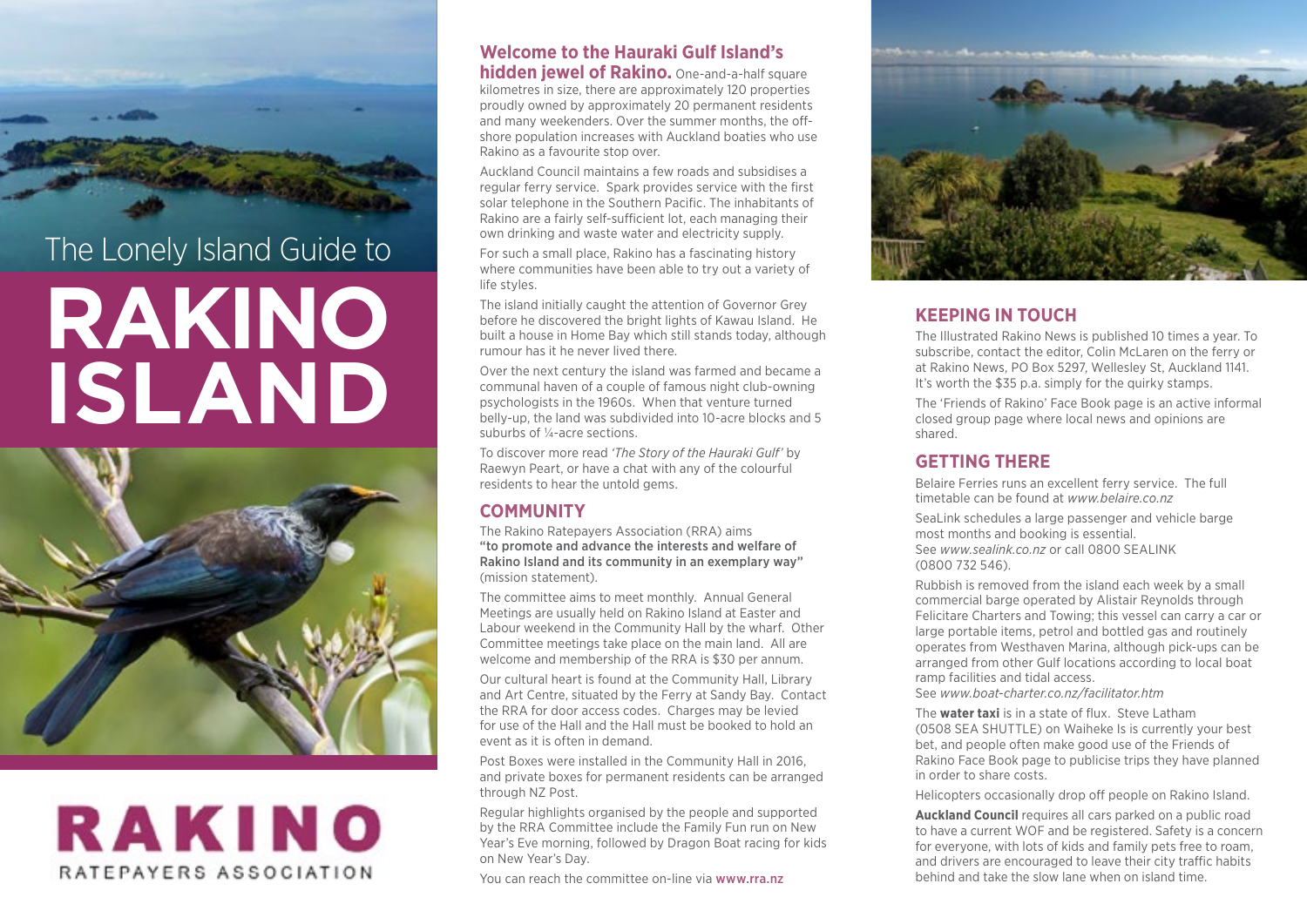# **ENVIRONMENT**

Rakino Island was made pest-free at great cost and effort some 10 years ago. Please help us keep it that way by making sure you don't accidentally bring any unwanted visitors with you. More information can be found at the main points of entry to the island.

Rhamnus and other invasive plants and trees are a real threat for the native plants and birds. Products to help control Rhamnus are available on the island. You can contact the RRA to find out more or check out *[www.weedbusters.org.nz](http://www.weedbusters.org.nz)* for helpful guides.

Rakino Island Nursery is a privately-owned not-for-profit nursery run by volunteers and funding from ACC. For those keen to get your hands dirty, join the Rakino Island Nursery closed Facebook page.

Bokashi Compost bins are a great innovation for household waste, available through the RRA. They are provided to each household at a small cost and can be exchanged when full at the nursery if not using the compost in your own garden. Compost from food waste is put to good use in the nursery.

Several groups and individuals have successfully gained Auckland Council Community grants for environmental improvement, reforestation and waste minimisation projects. Various grants open for applications to be lodged at different times throughout the year and the Hauraki Islands dwellers are encouraged to apply. Check the Auckland Council website for more info.

You can dispose of household waste and recyclables at one of the roadside rubbish collection sites on the island, and there is currently an annual inorganic waste collection.

### **IN THE UNLIKELY EVENT OF AN EMERGENCY**

The very cool phone booth on Ocean View Crescent is both a tourist attraction and a centre for emergency contacts. Landline calls to Auckland are free.

A defibrillator is kept at the phone booth.

**Fire** is the major hazard on Rakino, especially in summer with the dry kikuyu grass and limited water supply, and a fire ban applies through most of the year. We have a volunteer fire officer, currently Hank Postmaa, who diligently checks that all firefighting equipment remains in good order.

Fire permits can be obtained from Auckland Council by application to Rory Renwick on *[Rory.Renwick@aucklandcouncil.govt.nz](mailto:Rory.Renwick@aucklandcouncil.govt.nz)* 



The RRA also arranges for periodic fire training from the Rural Firefighting team, either on the island or mainland.

Many people keep the grass short around their houses or plant flax to act as a natural fire break. Local volunteers run a fire response unit and can be alerted by setting off the siren at the phone box or opening up the defibrillator storage.

The community also encourages all households to ensure that their water tanks are fitted with couplings that will connect to the three mobile fire pumps, known as Fire Lords, which you will see under covers at the roadside.

There are basic 'first responder' first aid items kept in the Community Hall, and RRA maintains a list of islanders who are medical professionals or who have received first ad training.

The Rescue Helicopter can be called upon in case of a medical emergency, and if you're in any doubt do call them regardless and they will determine if a helicopter evacuation

> is necessary. Make sure to give plenty of details so the helicopter can pick an appropriate landing spot, and there are portable strobe lights available with the defibrillator unit (at the phone box) to assist the pilot and crew in darkness or poor weather conditions.

# **FIRE PREVENTION ON RAKINO**

Here are some simple tips which may prevent a fire on Rakino. Due to the island's remoteness and lack of resources, in the case of a fire the objective is to limit the spread of a fire. Therefore, fire prevention is always the best option.

#### **IMPORTANT NOTE:**

During Winter months Rakino is in a restricted fire season so a fire permit is always required. This includes all outside open fires including non-gas barbeques, fire pits etc.

During Summer months Rakino is in **TOTAL FIRE BAN** season which means no open fires at all. Gas BBQs are allowable but caution is recommended.

It is prudent to have full insurance of your buildings and contents so if you unfortunately do become a victim of a fire, you are fully covered.

#### **OUTDOORS**

#### **Planting**

- **•** When planting out your land, why not plant out with fire retardent natives - it will both help with adding natural habitat to Rakino and may prevent a fire spreading. New Zealand Flax (Phormium Tenax) which grows well on the island is a good fire retardent native. The Rakino Nursery is currently being established in order to provide seedlings for sale, and is available to assist with advice on planting.
- **•** Here is a list of other plants: *[http://www.therural.co.nz/](http://www.therural.co.nz/horticulture/native-fire-retardant-plants) [horticulture/native-fire-retardant-plants](http://www.therural.co.nz/horticulture/native-fire-retardant-plants)*
- **• WARNING:** It's important to note that fire-retardant plants WILL BURN in the right circumstances. A good fire safety plan should include them but we have listed other measures you should also put in place – preferably before you need them.
- **•** Keep grasses (especially Kikuyu grass) cut short around buildings. Fires have been known to spread 10 metres ahead of the visible fire by using the dry matter near the base of grasses.

#### **Machinery**

- **•** Never place hot machinery or tools, such as chainsaws, on dry grass. Make sure you allow them plenty of time to cool down.
- **•** The same goes for farm vehicles and dry grass, sometimes a hot exhaust can be enough to spark a fire, even if simply driving over an area of tall grass.

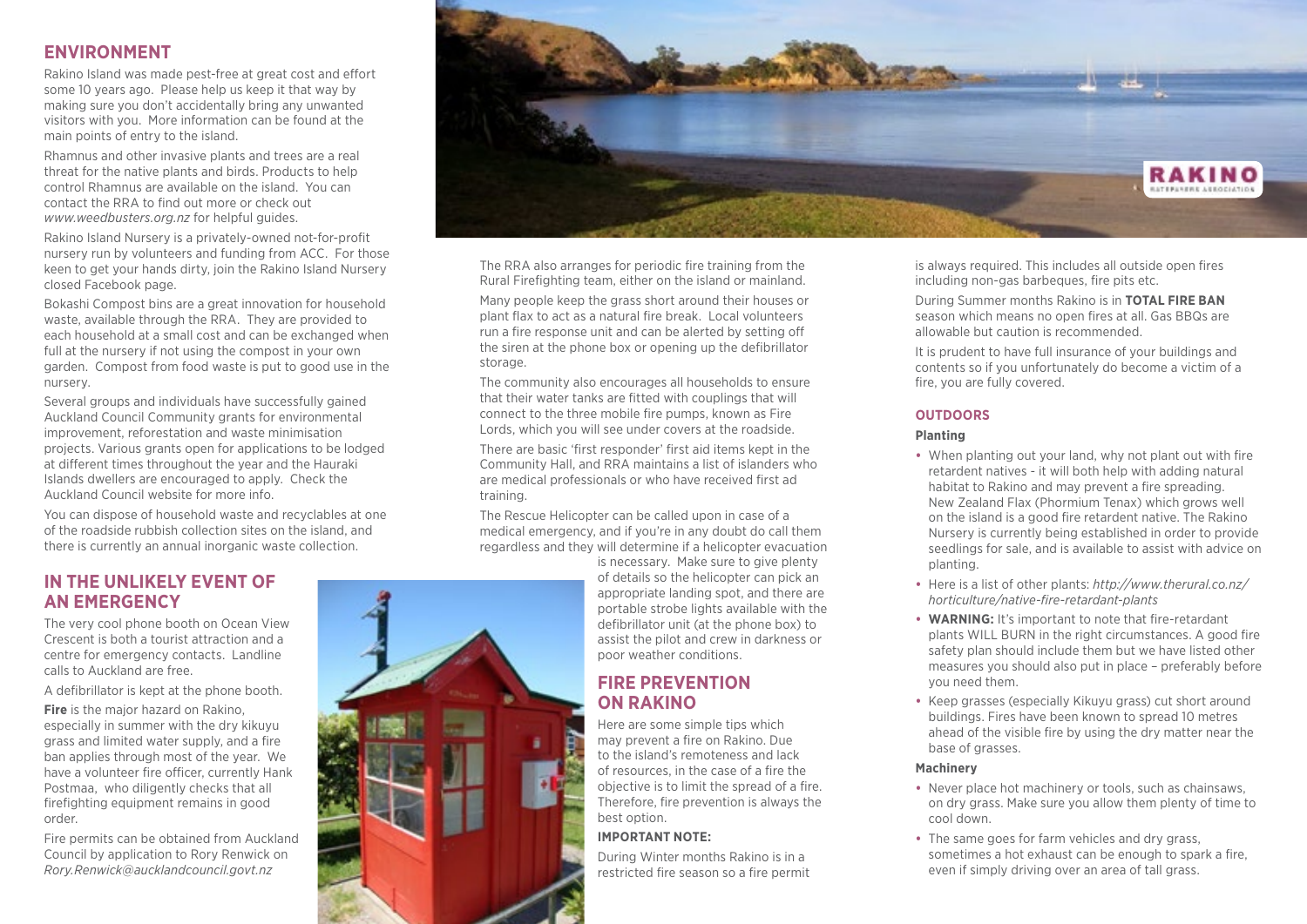

#### **BBQ & Outdoor fire safety**

- **•** Before you light a BBQ or your pizza oven, please check that it is safe to do so- is there a strong wind that could blow embers onto grasses or other flammable items?
- **•** Wet the area around your BBQ or pizza oven before you light it.
- **•** Have a bucket of water or fire extinguisher at hand to extinguish any fire if it starts to get out of control.
- **•** Before using a grill, check the connection between the gas tank and the fuel line.
- **•** Do not overfill the gas tank.
- **•** Do not wear loose clothing while cooking at a barbecue.
- **•** Be careful when using lighter fluid.
- **•** Do not add fluid to an already lit fire because the flame can flashback up into the container and explode.
- **•** Keep all matches and lighters away from children. Teach your children to report any loose matches or lighters to an adult immediately.
- **•** Supervise children around outdoor grills.
- **•** Dispose of hot coals properly douse them with plenty of water, and stir them to ensure that the fire is out. Never place them in plastic, paper or wooden containers.
- **•** Never grill/barbecue in enclosed areas carbon monoxide could be produced.
- **•** Don't light fires in a fire ban area you could be liable for whatever damage is caused.
- **•** And finally, make sure your barbecue is completely extinguished when finished.

#### **Gas cylinders**

- **•** Always ensure there is adequate ventilation.
- **•** Store and install cylinders in an upright position with the valve uppermost.
- **•** Ensure cylinders for hot water heating and everyday cooking are securely attached to a building with, for example, a chain, in case of an earthquake, where an unsecured cylinder may break free from the gas pipe.
- **•** Be careful when changing cylinders. Make sure the valve on the empty cylinder is turned off before disconnecting and do not turn on the valve of the full cylinder until it is securely connected.
- **•** When storing, ensure that cylinders are either secured on deck away from hatches so any escaping gas disperses, or are placed in a properly designed and ventilated container above the water line.

*In 80% of the fires the Fire Service attend; smoke alarms are either not installed* 

#### **SMOKE ALARMS**

- **•** Hard-wired smoke alarms are preferable to battery operated smoke alarms.
- **•** Most hardware, home supply, general merchandise stores or fire protection agencies carry smoke alarms. *or not working.*
- **•** The Fire Service recommends long-life photoelectric type smoke alarms.

#### **Installation**

**•** There are different types of alarms for different locations within the home. Incorrectly located smoke alarms can cause nuisance alarms.

#### As a guide:

For optimum smoke detection, long life photoelectric smoke alarms should installed in every bedroom, living area and hallway in the house - on every level. However, this is not always practical. That's why we suggest, at an absolute minimum, that a long-life photoelectric smoke alarm should be installed in the hallway closest to the bedrooms. This should be supplemented with other alarms as soon as circumstances permit.

#### **Test the batteries regularly**

- **•** A significant percentage of homes fitted with smoke alarms remain unprotected due to flat or missing batteries.
- **•** Once a month check the battery by pressing the test button. If you cannot reach the button easily, use a broom handle.
- **•** There is nothing worse than searching for a 'cheeping' smoke alarm at 4am in the morning. Avoid this by replacing the battery at least once a year. Pick a time like the beginning or end of daylight savings to do this.
- **•** Consider purchasing long-life photoelectric smoke alarms. This will give 10 years of smoke detection without battery replacements.
- **•** You should install smoke alarms that feature a HUSH button to stop nuisance alarms.
- **•** Keep smoke alarms clean
- **•** Dust and debris can interfere with the alarm's operation, so vacuum over and around your smoke alarm regularly.

#### **Have an escape plan**

**•** You will have one or two minutes from the sounding of the alarm to when your life is seriously threatened by fire or smoke.

#### **Prepare and practice an escape plan**

- **•** When calling 111 your address on Rakino could be obscure to the call centre. If you have a predetermined GPS coordinate written beside your Call 111 notice, this helps immensely. Also identify the safest place for a helicopter to land for assessment. This is also handy for a medical emergency situation.
- **•** Make sure that everyone knows the sound of the smoke alarm and what to do if a fire occurs.
- **•** Identify a primary escape route out of every room, and then pick a secondary route in case the first is blocked by fire.
- **•** Ensure doorways are not obstructed.
- **•** Select and indicate a meeting place outside of the home (eg the letterbox).